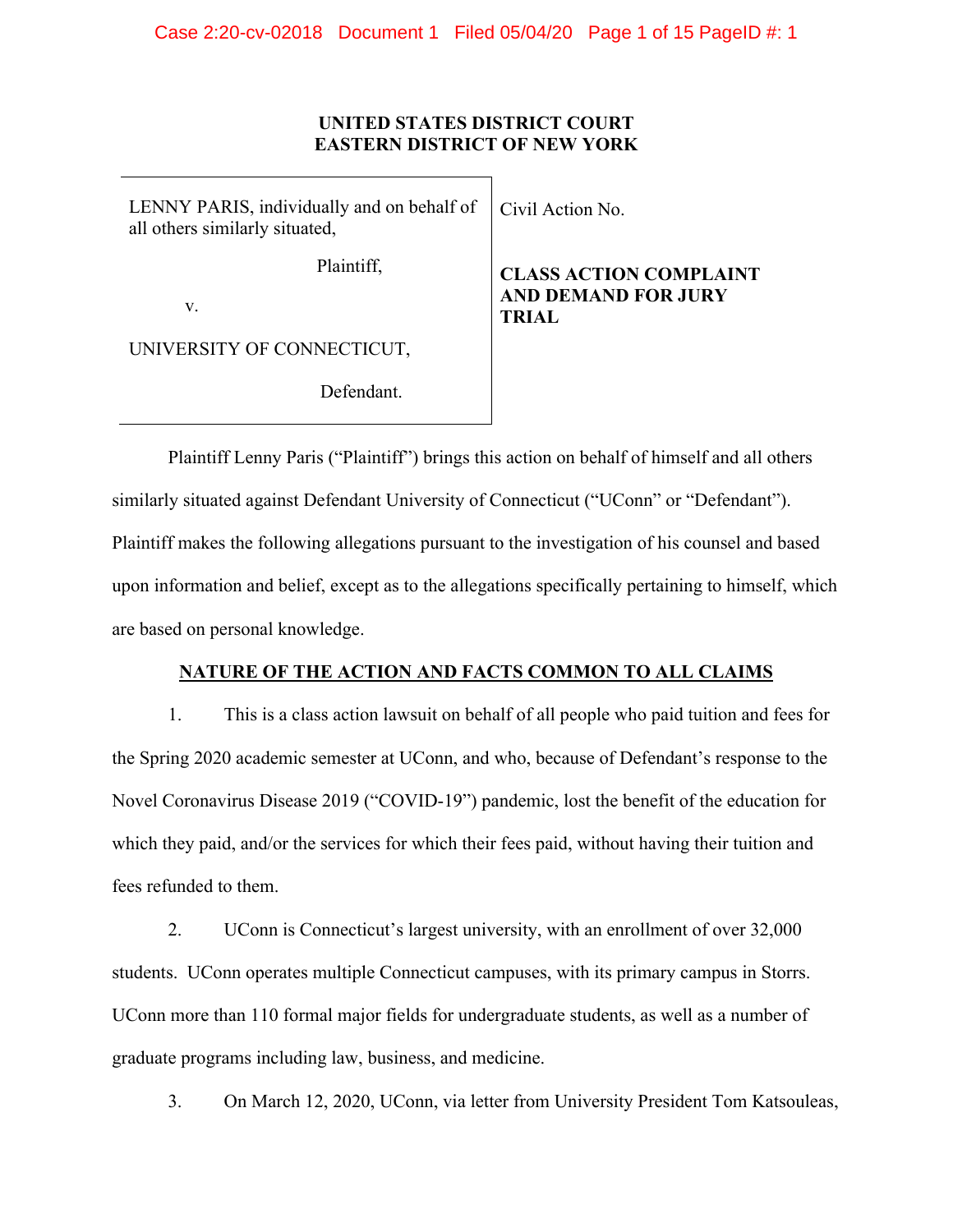#### Case 2:20-cv-02018 Document 1 Filed 05/04/20 Page 2 of 15 PageID #: 2

announced that because of the global COVID-19 pandemic, beginning Monday, March 23, 2020 (the first day after Spring Break), all in-person classes would be suspended and would be conducted remotely instead.

4. Thus, UConn has not held any in-person classes since March 13, 2020. Classes that have continued have only been offered in an online format, with no in-person instruction.

5. As a result of the closure of Defendant's facilities, Defendant has not delivered the educational services, facilities, access and/or opportunities that Mr. Paris and the putative class contracted and paid for. The online learning options being offered to UConn students are subpar in practically every aspect, from the lack of facilities, materials, and access to faculty. Students have been deprived of the opportunity for collaborative learning and in-person dialogue, feedback, and critique. The remote learning options are in no way the equivalent of the in-person education that Plaintiff and the putative class members contracted and paid for.

6. Nonetheless, UConn has announced on its website that it will not refund any tuition or mandatory fees for the Spring 2020 semester.

7. Plaintiff and the putative class are therefore entitled to a refund of tuition and fees for in-person educational services, facilities, access and/or opportunities that Defendant has not provided. Even if Defendant did not have a choice in cancelling in-person classes, it nevertheless has improperly retained funds for services it is not providing.

8. Plaintiff seeks, for himself and Class members, Defendant's disgorgement of the pro-rated portion of tuition and fees (or at minimum a portion thereof), proportionate to the amount of time that remained in the Spring Semester 2020 when classes moved online and campus services ceased being provided. Plaintiff seeks a return of these amounts on behalf of himself and the Class as defined below.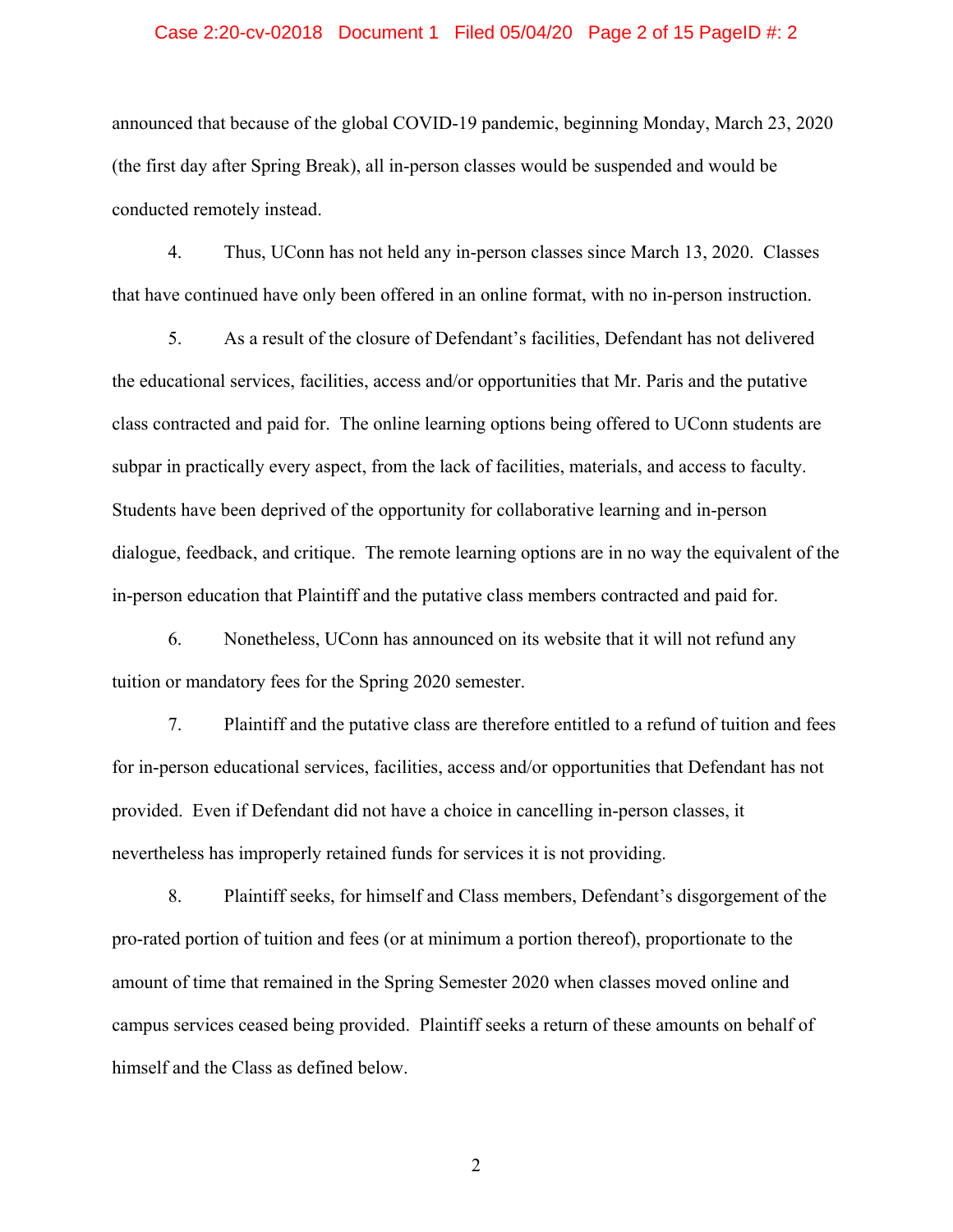#### **PARTIES**

9. Plaintiff Lenny Paris is a citizen of New York who resides in Plainview, New York. Mr. Paris is the parent of an undergraduate student at UConn. Mr. Paris's daughter is pursuing a double-major in Psychology and Women's Studies. Both the Psychology and Women's Studies program at UConn rely extensively on in-person instruction, meaningful student presentations, peer collaboration, and access to university facilities. None of these resources are available to Mr. Paris's daughter while in-person classes are suspended. Mr. Paris paid Defendant approximately \$18,233 in tuition and \$1,799 in fees for Spring Semester 2020. Despite the fact that in-person classes have not been held since March 13, 2020, UConn has not provided any refund for tuition or fees.

10. Defendant the University of Connecticut, is a public research university with its principal place of business at 233 Glenbrook Road, Storrs, CT 06269.

#### **JURISDICTION AND VENUE**

11. The Court has jurisdiction over this action pursuant to 28 U.S.C. § 1332(d)(2)(A), as modified by the Class Action Fairness Act of 2005, because at least one member of the Class, as defined below, is a citizen of a different state than Defendant, there are more than 100 members of the Class, and the aggregate amount in controversy exceeds \$5,000,000 exclusive of interest and costs.

12. This Court has personal jurisdiction over Defendant because many of the acts and transactions giving rise to this action occurred in this District, and because Defendant conducts substantial business in this District and has sufficient minimum contacts with New York. Defendant has solicited students residing in New York to attend its institution; has accepted money, including application fees, tuition, and other fees from students residing in New York,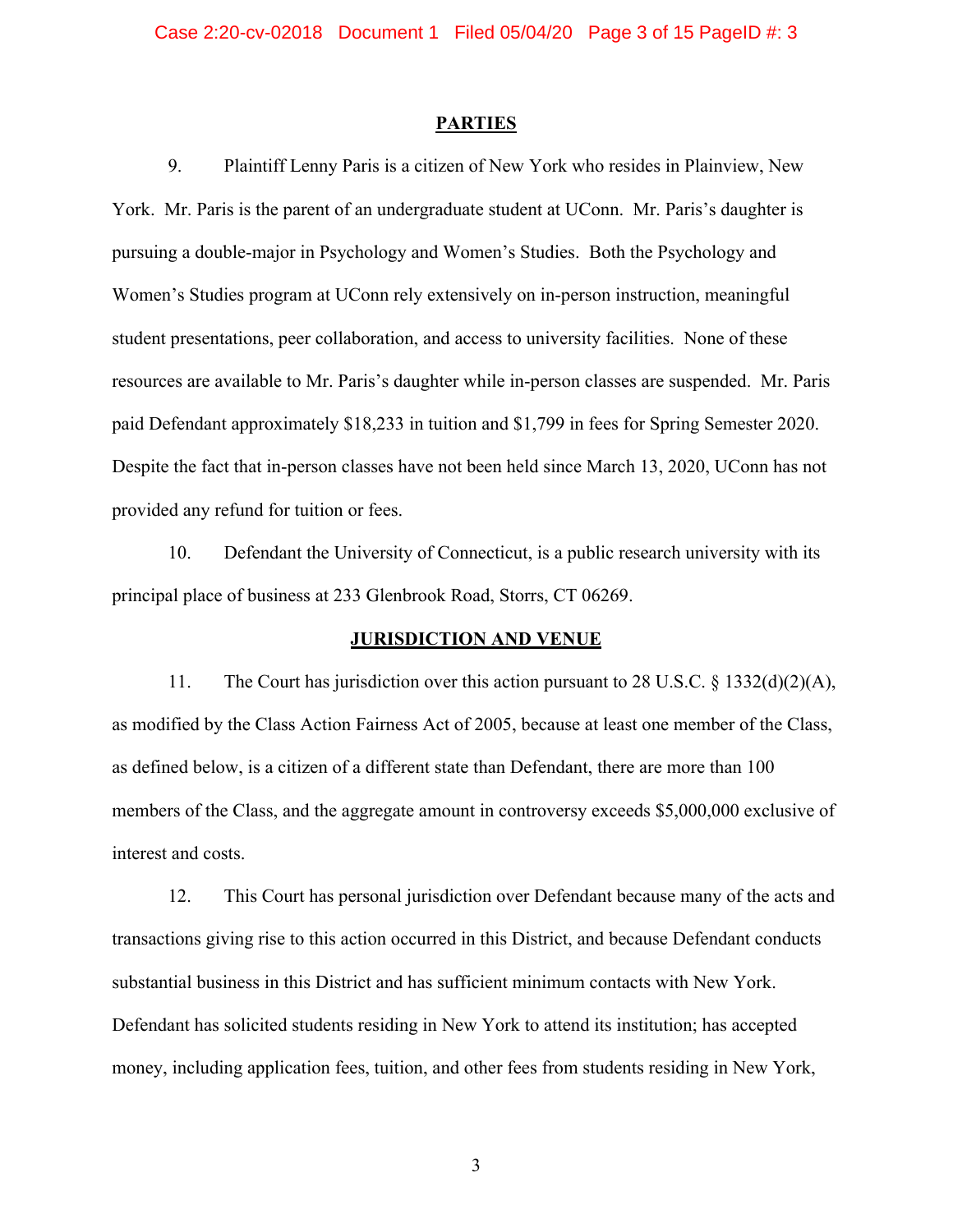# Case 2:20-cv-02018 Document 1 Filed 05/04/20 Page 4 of 15 PageID #: 4

has websites accessible to students in New York, has entered into contracts with New York residents, and generally has minimum contacts in New York sufficient to satisfy the Due Process Clauses of the New York and United States Constitutions.

13. Venue is proper in this Court pursuant to 28 U.S.C. § 1391 because many of the acts and transactions giving rise to this action occurred in this District, and because Plaintiff is a resident of this District.

# **FACTUAL ALLEGATIONS**

#### *Plaintiff And Class Members Paid Tuition And Fees For Spring Semester 2020*

14. Plaintiff and Class members are individuals who paid the cost of tuition and other mandatory fees for the Spring 2020 Semester at UConn.

15. Spring Semester 2020 classes at UConn began on or about January 21, 2020.

Classes and final exams for the semester are scheduled for end on or around May 9, 2020.

16. Plaintiff and Class members paid the cost of tuition for the Spring Semester 2020.

They also paid other mandatory fees associated with the Spring Semester 2020, which total

\$1,714 per semester.

- 17. Approximate tuition costs at UConn for the Spring 2020 Semester are as follows:
	- Undergraduate Degree at UConn: \$7,203 (in-state) or \$18,537 (out-ofstate)
	- General Master's Degree at UConn: \$8,454 (in-state, 9+ credits) or  $$19,410$  (out-of-state,  $9+$  credits)
	- MBA Degree at UConn: \$8,454 (in-state) or \$19,410 (out-of-state)
	- J.D. Degree at UConn: \$15,177 (in-state) or \$30,698 (out-of-state)
	- M.D. Degree at UConn: \$19,292.50 (in-state) or \$36,332.50 (out-of-state)

18. Fees paid by UConn students vary based on program of study and whether undergraduate or graduate. All full-time undergraduate students pay University & Student Fees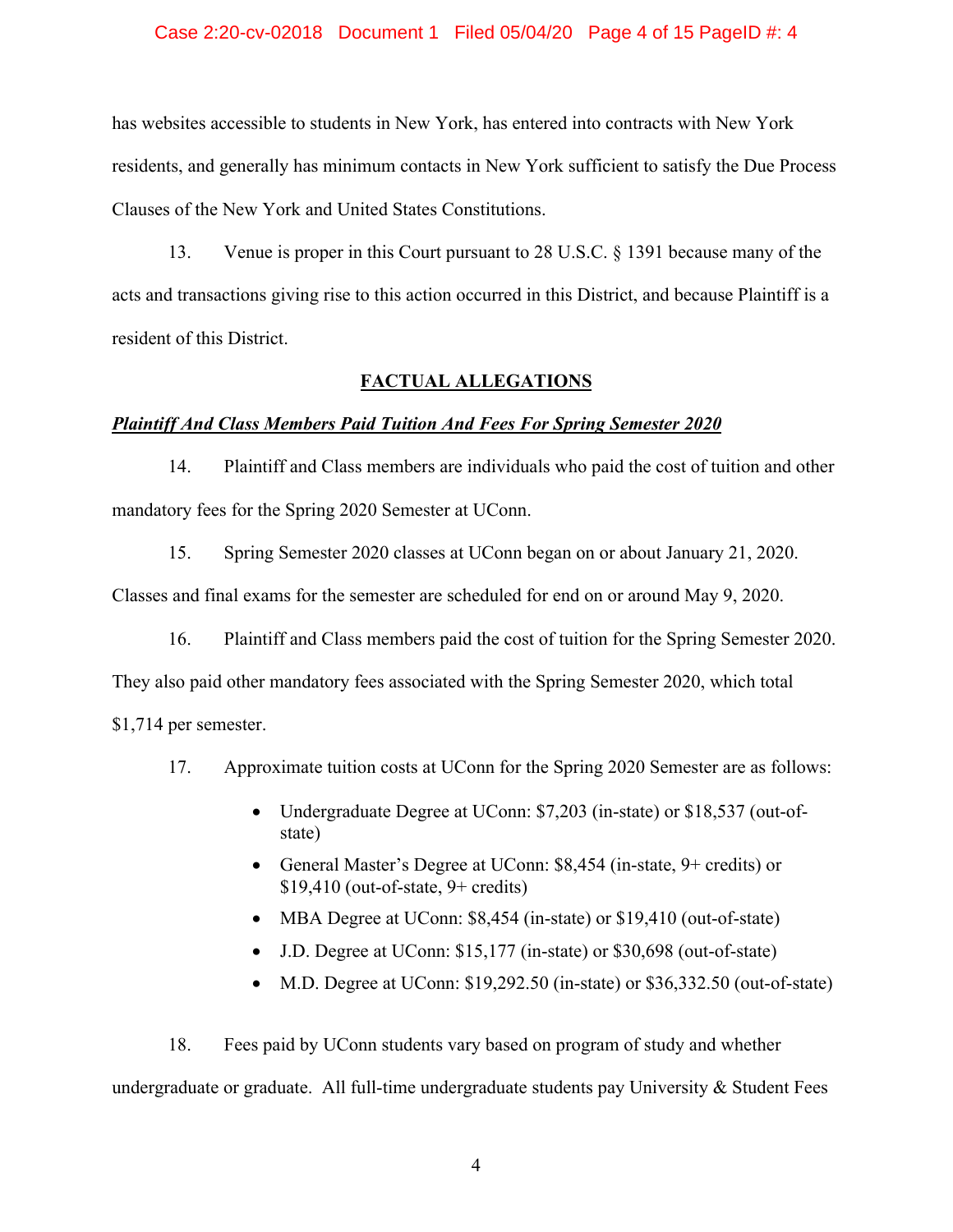of \$1,714 per semester.

19. The tuition and fees described in the paragraph above is provided by way of example; total damage amounts – which may include other fees that are not listed herein but that were not refunded – will be proven at trial.

#### *In Response To COVID-19, UConn Closed Campuses And Cancelled All In-Person Classes*

20. On March 12, 2020, UConn announced that because of the global COVID-19 pandemic, effective March 23, 2020 (the first day after Spring Break) all in-person classes would be suspended and would be conducted remotely instead.

21. Since March 13, 2020, UConn has not held any in-person classes. The closure of UConn's campuses has been extended through the end of Spring Semester 2020. Classes that have continued have only been offered in an online format, with no in-person instruction. Even classes for students with concentrations in areas where in-person instruction is especially crucial (such as music, theatre, nursing, and the sciences) have only had access to minimum online education options.

22. As a result of the closure of Defendant's facilities, Defendant has not delivered the educational services, facilities, access and/or opportunities that Plaintiff and the putative class contracted and paid for. Plaintiff and the putative class are therefore entitled to a refund of all tuition and fees for services, facilities, access and/or opportunities that Defendant has not provided. Even if Defendant did not have a choice in cancelling in-person classes, it nevertheless has improperly retained funds for services it is not providing.

23. Plaintiff and members of the Class did not choose to attend an online institution of higher learning, but instead chose to attend Defendant's institution and enroll on an in-person basis.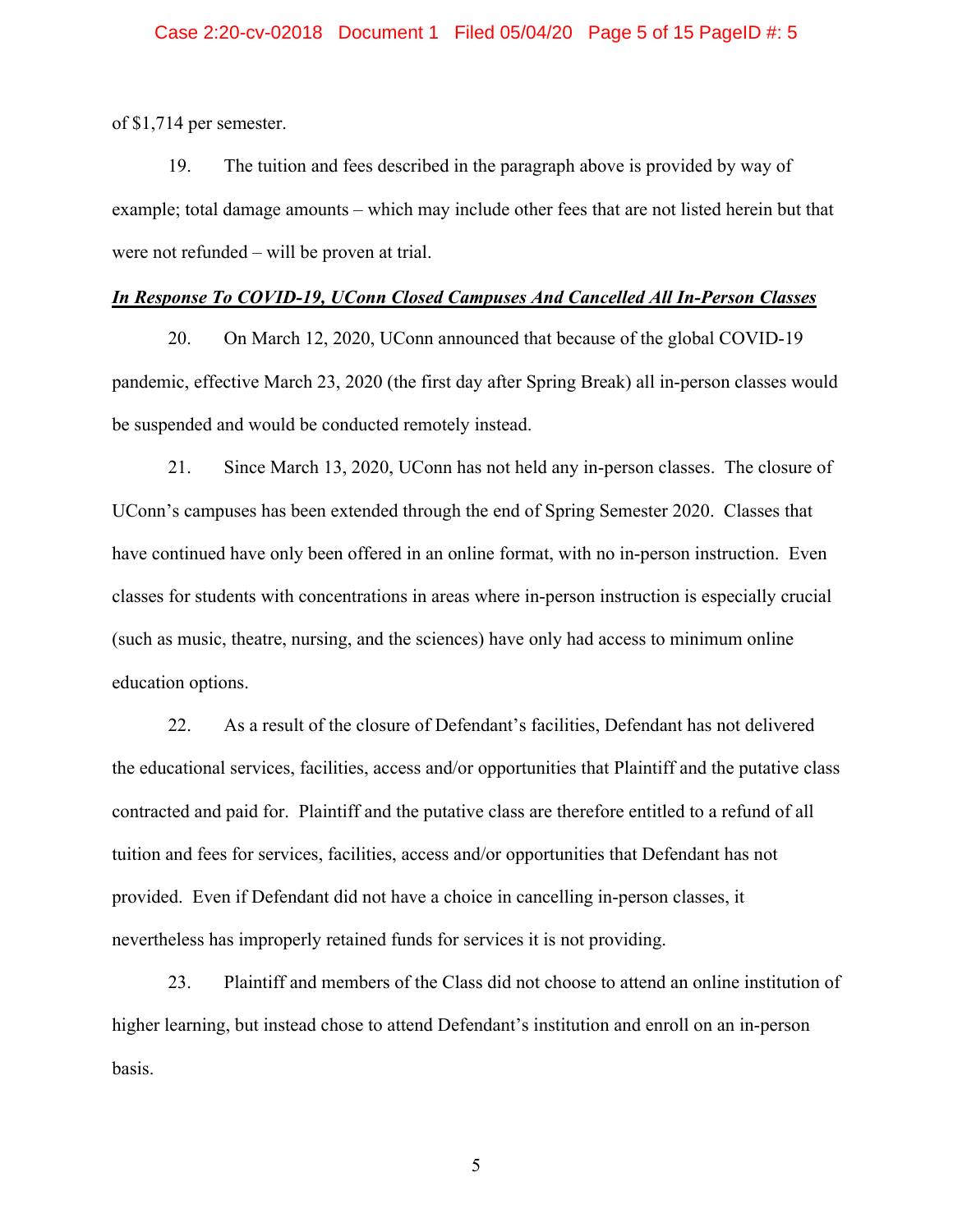# Case 2:20-cv-02018 Document 1 Filed 05/04/20 Page 6 of 15 PageID #: 6

24. Defendant markets the UConn on-campus experience as a benefit of enrollment on UConn's website:

# Life at UConn

#### EAT, SLEEP, LEARN, PLAY.

College is about more than hitting the books. It's about discovering your passions and exploring new things, learning about the world and learning about yourself.

Look no further for a true college experience. UConn is full of hot spots to learn and grow, cool places to feed your (literal) hunger, more activities and organizations than you can count, a variety of living arrangements, big-time entertainment, and downright beautiful surroundings.

UConn offers hundreds of student-run clubs and organizations. We're home to museums, galleries, and theaters where you can take in fine art or a comedy performance. And we'd be remiss if we didn't mention athletics - from intramural and club sports to our Student Recreation Facility to our renowned NCAA Division I teams, chances to sweat or cheer abound.

25. The online learning options being offered to UConn students are subpar in practically every aspect and a shadow of what they once were, from the lack of facilities, materials, and access to faculty. Students have been deprived of the opportunity for collaborative learning and in-person dialogue, feedback, and critique.

26. The remote learning options are in no way the equivalent of the in-person education putative class members contracted and paid for. The remote education being provided is not even remotely worth the amount charged class members for Spring Semester 2020 tuition. The tuition and fees for in-person instruction at UConn are higher than tuition and fees for other online institutions because such costs cover not just the academic instruction, but encompass an entirely different experience which includes but is not limited to: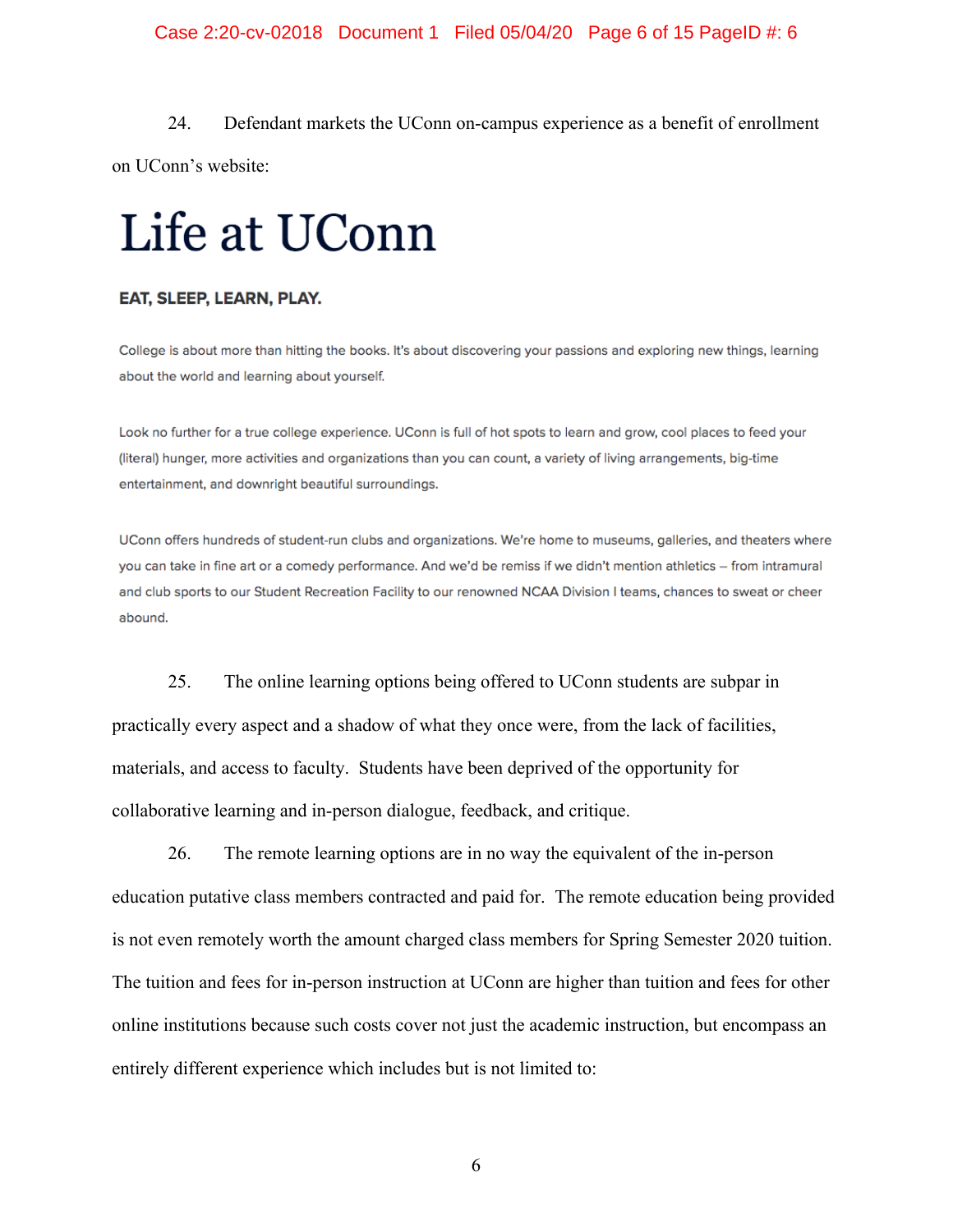- Face to face interaction with professors, mentors, and peers;
- Access to facilities such as libraries, laboratories, computer labs, and study room;
- Student governance and student unions;
- Extra-curricular activities, groups, intramural sports, etc.;
- Student art, cultures, and other activities;
- Social development and independence;
- Hands on learning and experimentation;
- Networking and mentorship opportunities.

27. Through this lawsuit Plaintiff seeks, for himself and Class members, Defendant's disgorgement of the pro-rated portion of tuition and fees, proportionate to the amount of time that remained in the Spring Semester 2020 when classes moved online and campus services ceased being provided. Plaintiff seeks return of these amounts on behalf of himself and the Class as defined below.

# **CLASS ALLEGATIONS**

28. Plaintiff seeks to represent a class defined as all people who paid UConn Spring Semester 2020 tuition and/or fees for in-person educational services that UConn failed to provide, and whose tuition and fees have not been refunded (the "Class"). Specifically excluded from the Class are Defendant, Defendant's officers, directors, agents, trustees, parents, children, corporations, trusts, representatives, employees, principals, servants, partners, joint ventures, or entities controlled by Defendant, and their heirs, successors, assigns, or other persons or entities related to or affiliated with Defendant and/or Defendant's officers and/or directors, the judge assigned to this action, and any member of the judge's immediate family.

29. Plaintiff also seeks to represent a subclass consisting of Class members who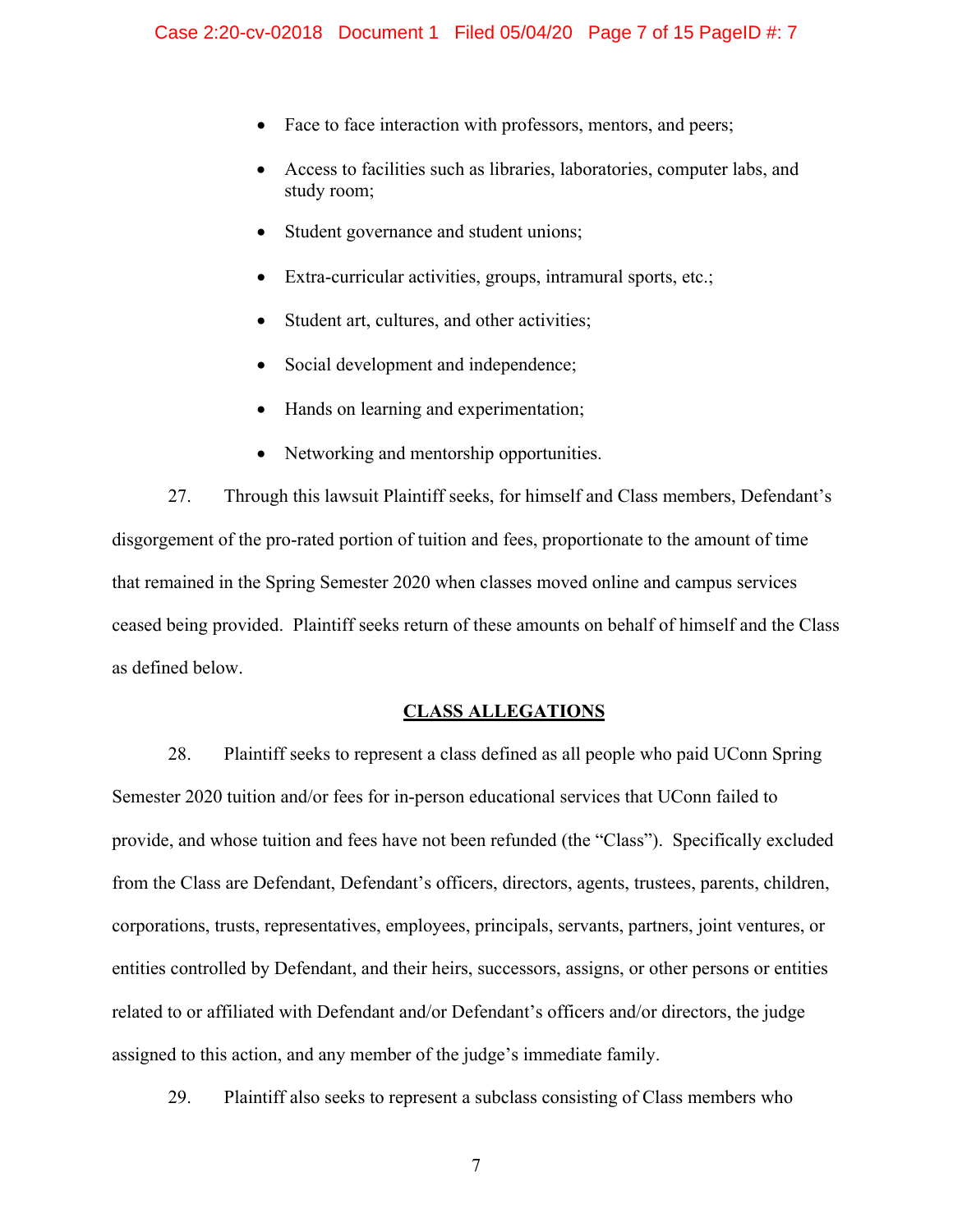#### Case 2:20-cv-02018 Document 1 Filed 05/04/20 Page 8 of 15 PageID #: 8

reside in New York (the "Subclass").

30. Subject to additional information obtained through further investigation and discovery, the foregoing definition of the Class and Subclass may be expanded or narrowed by amendment or amended complaint.

31. **Numerosity.** The members of the Class and Subclass are geographically dispersed throughout the United States and are so numerous that individual joinder is impracticable. Upon information and belief, Plaintiff reasonably estimates that there are tens of thousands of members in the Class and Subclass. Although the precise number of Class members is unknown to Plaintiff, the true number of Class members is known by Defendant and may be determined through discovery. Class members may be notified of the pendency of this action by mail and/or publication through the distribution records of Defendant and third-party retailers and vendors.

32. **Existence and predominance of common questions of law and fact.** Common questions of law and fact exist as to all members of the Class and Subclass and predominate over any questions affecting only individual Class members. These common legal and factual questions include, but are not limited to, the following:

- (a) whether Defendant accepted money from Class and Subclass members in exchange for the promise to provide services;
- (b) whether Defendant has provided the services for which Class and Subclass members contracted; and
- (c) whether Class and Subclass members are entitled to a refund for that portion of the tuition and fees that was contracted for services that Defendant did not provide.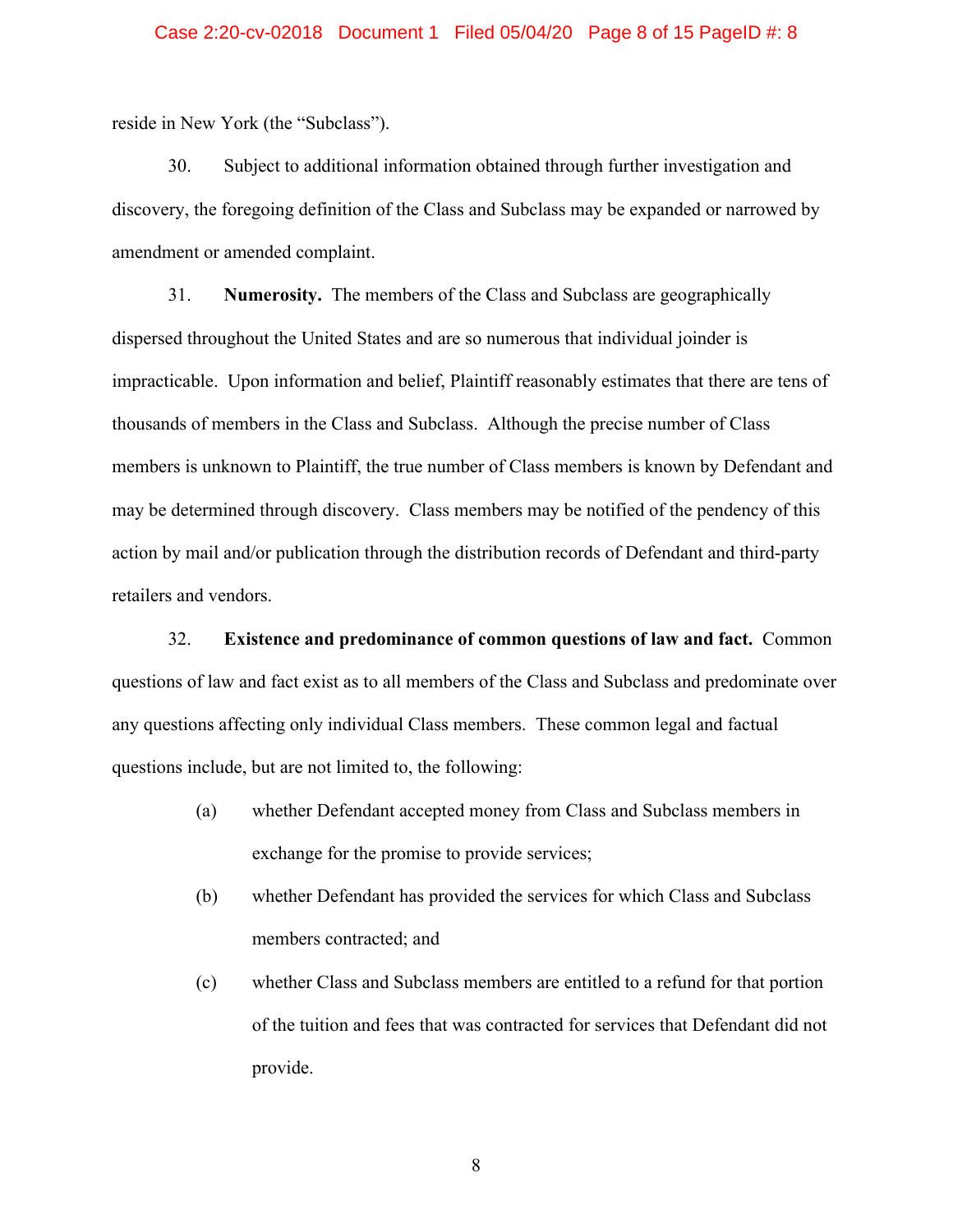- (d) whether Defendant has unlawfully converted money from Plaintiff, the Class and Subclass; and
- (e) whether Defendant is liable to Plaintiff, the Class, and Subclass for unjust enrichment.

33. **Typicality.** Plaintiff's claims are typical of the claims of the other members of the Class in that, among other things, all Class and Subclass members were similarly situated and were comparably injured through Defendant's wrongful conduct as set forth herein. Further, there are no defenses available to Defendants that are unique to Plaintiff.

34. **Adequacy of Representation.** Plaintiff will fairly and adequately protect the interests of the Class and Subclass. Plaintiff has retained counsel that is highly experienced in complex consumer class action litigation, and Plaintiff intends to vigorously prosecute this action on behalf of the Class and Subclass. Furthermore, Plaintiff has no interests that are antagonistic to those of the Class or Subclass.

35. **Superiority.** A class action is superior to all other available means for the fair and efficient adjudication of this controversy. The damages or other financial detriment suffered by individual Class and Subclass members are relatively small compared to the burden and expense of individual litigation of their claims against Defendant. It would, thus, be virtually impossible for the Class or Subclass on an individual basis, to obtain effective redress for the wrongs committed against them. Furthermore, even if Class or Subclass members could afford such individualized litigation, the court system could not. Individualized litigation would create the danger of inconsistent or contradictory judgments arising from the same set of facts. Individualized litigation would also increase the delay and expense to all parties and the court system from the issues raised by this action. By contrast, the class action device provides the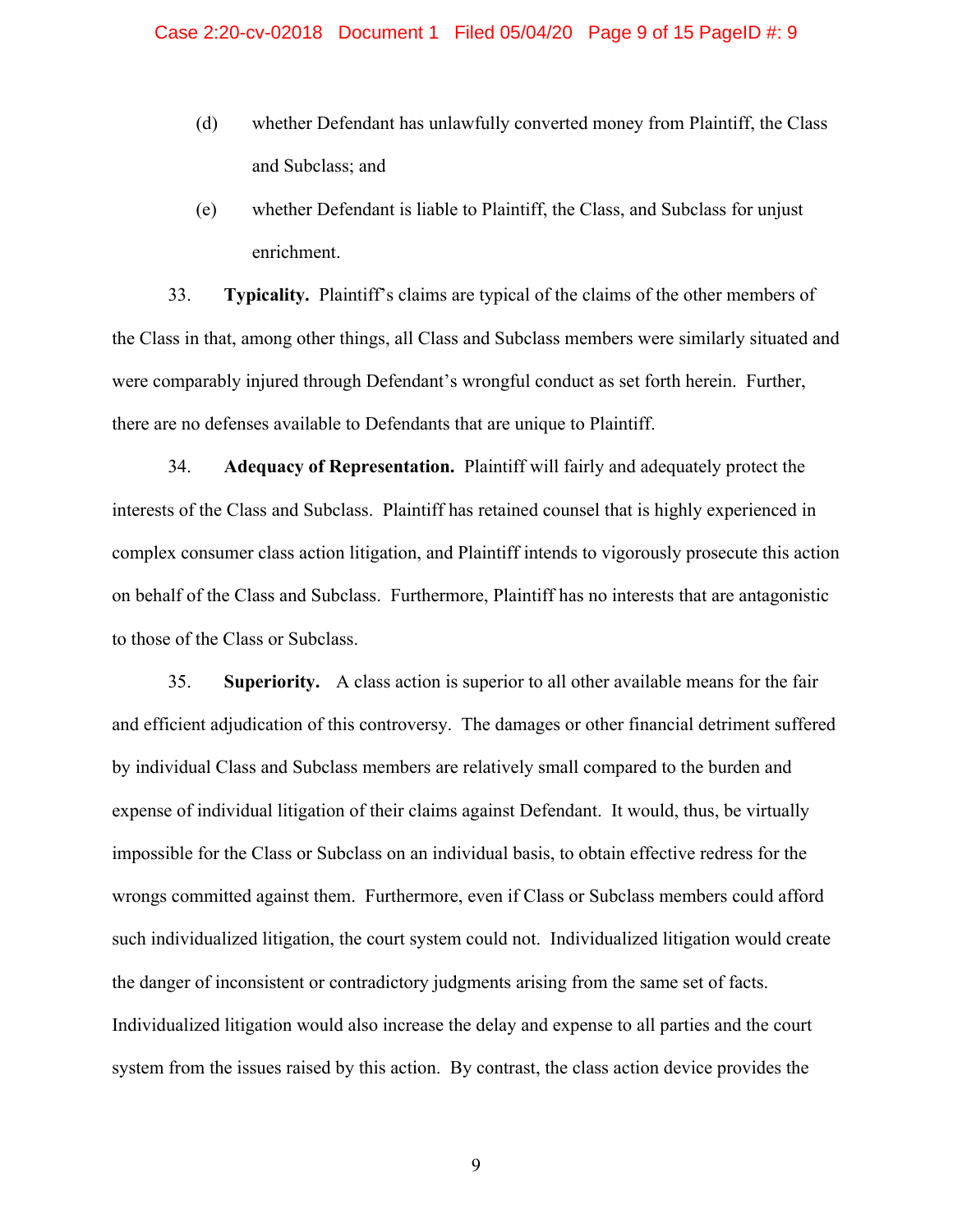# Case 2:20-cv-02018 Document 1 Filed 05/04/20 Page 10 of 15 PageID #: 10

benefits of adjudication of these issues in a single proceeding, economies of scale, and comprehensive supervision by a single court, and presents no unusual management difficulties under the circumstances.

- 36. In the alternative, the Class and Subclass may also be certified because:
	- (a) the prosecution of separate actions by individual Class and Subclass members would create a risk of inconsistent or varying adjudications with respect to individual Class members that would establish incompatible standards of conduct for the Defendant;
	- (b) the prosecution of separate actions by individual Class and Subclass members would create a risk of adjudications with respect to them that would, as a practical matter, be dispositive of the interests of other Class members not parties to the adjudications, or substantially impair or impede their ability to protect their interests; and/or
	- (c) Defendant has acted or refused to act on grounds generally applicable to the Class as a whole, thereby making appropriate final declaratory and/or injunctive relief with respect to the members of the Class as a whole.

# **COUNT I Breach Of Contract (On Behalf Of The Class And Subclass)**

37. Plaintiff hereby incorporates by reference the allegations contained in all preceding paragraphs of this complaint.

38. Plaintiff brings this claim individually and on behalf of the members of the Class and Subclass against Defendants.

39. Through the admission agreement and payment of tuition and fees, Plaintiff and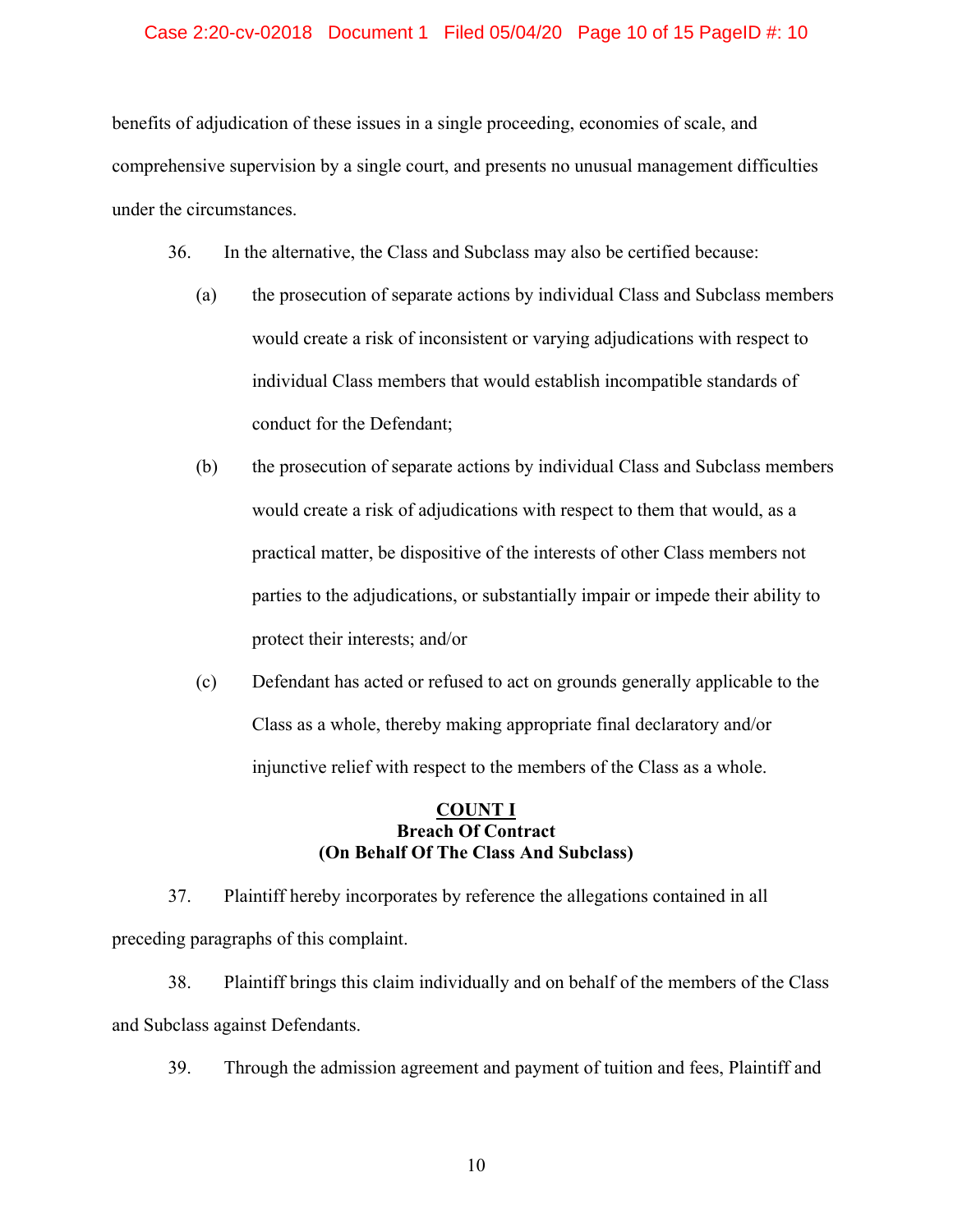#### Case 2:20-cv-02018 Document 1 Filed 05/04/20 Page 11 of 15 PageID #: 11

each member of the Class and Subclass entered into a binding contract with Defendant.

40. As part of the contract, and in exchange for the aforementioned consideration, Defendant promised to provide certain services, all as set forth above. Plaintiff, Class, and Subclass members fulfilled their end of the bargain when they paid monies due for Spring Semester 2020 tuition. Tuition for Spring Semester 2020 was intended to cover in-person educational services from January through May 2020. In exchange for tuition monies paid, Class and Subclass members were entitled to in-person educational services through the end of the Spring Semester.

41. Defendant has failed to provide the contracted for services and has otherwise not performed under the contract as set forth above. Defendant has retained monies paid by Plaintiff and the Class for their Spring Semester 2020 tuition and fees, without providing them the benefit of their bargain.

42. Plaintiff and members of the Class and Subclass have suffered damage as a direct and proximate result of Defendant's breach, including but not limited to being deprived of the education, experience, and services to which they were promised and for which they have already paid.

43. As a direct and proximate result of Defendant's breach, Plaintiff, the Class, and Subclass are entitled to damages, to be decided by the trier of fact in this action, to include but no be limited to reimbursement of certain tuition, fees, and other expenses that were collected by Defendant for services that Defendant has failed to deliver. Defendant should return the prorated portion of any Spring Semester 2020 tuition and fees for education services not provided since UConn shut down on March 13, 2020.

44. Defendant's performance under the contract is not excused due to COVID-19.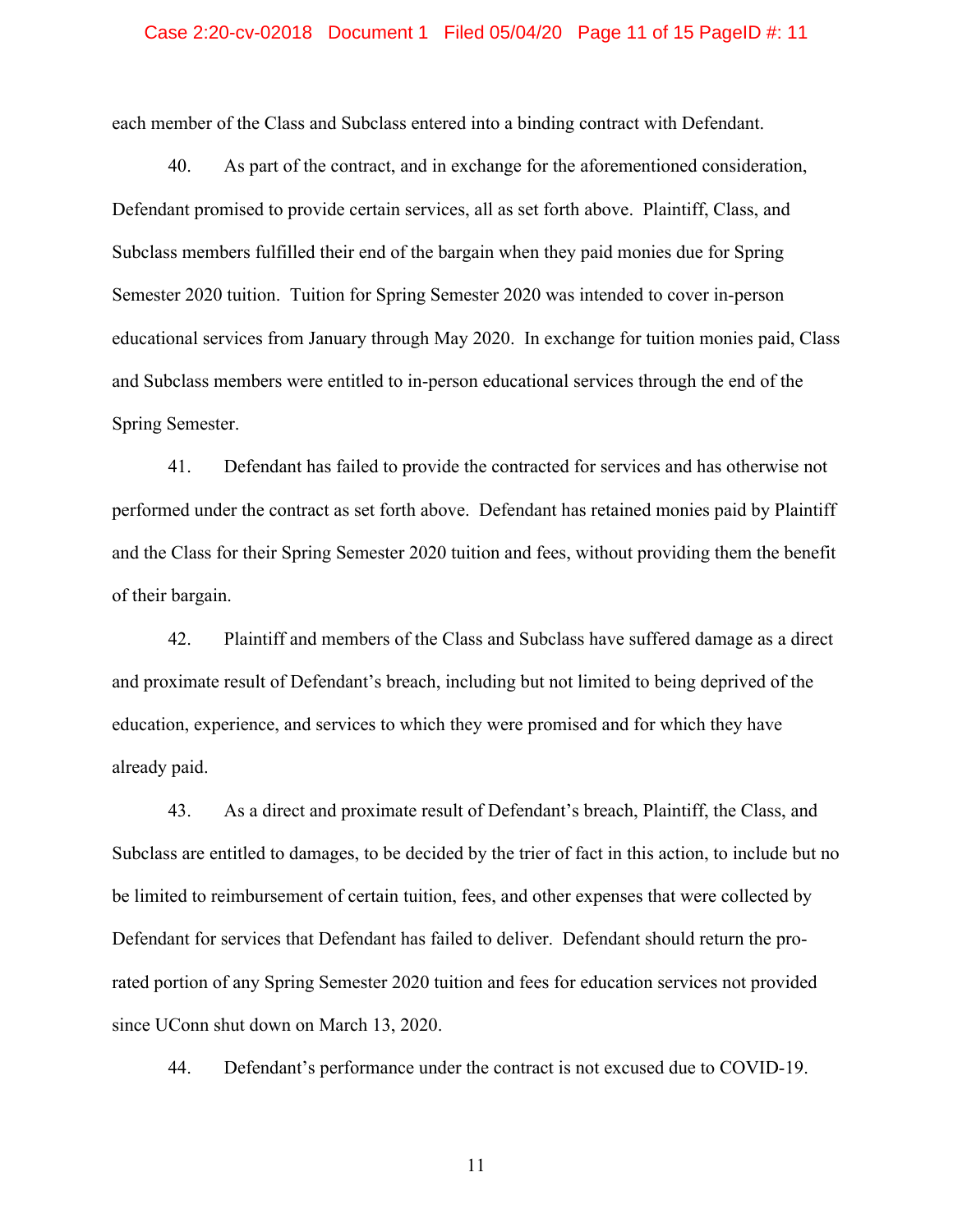Case 2:20-cv-02018 Document 1 Filed 05/04/20 Page 12 of 15 PageID #: 12

Indeed, Defendant should have refunded the pro-rated portion of any education services not provided. Even if performance was excused or impossible, Defendant would nevertheless be required to return the funds received for services it will not provide.

# **COUNT II Unjust Enrichment (On Behalf Of The Class And Subclass)**

45. Plaintiff hereby incorporates by reference the allegations contained in all preceding paragraphs of this complaint.

46. Plaintiff brings this claim individually and on behalf of the members of the Class and Subclass against Defendant.

47. Plaintiff and members of the Class and Subclass conferred a benefit on Defendant in the form of monies paid for Spring Semester 2020 tuition and other fees in exchange for certain service and promises. Tuition for Spring Semester 2020 was intended to cover in-person educational services from January through May 2020. In exchange for tuition monies paid, Class members were entitled to in-person educational services through the end of the Spring Semester.

48. Defendant voluntarily accepted and retained this benefit by accepting payment.

49. Defendant has retained this benefit, even though Defendant has failed to provide the education, experience, and services for which the tuition and fees were collected, making Defendant's retention unjust under the circumstances. Accordingly, Defendant should return the pro-rated portion of any Spring Semester 2020 tuition and fees for education services not provided since UConn shut down on March 13, 2020.

50. It would be unjust and inequitable for Defendant to retain the benefit, and Defendant should be required to disgorge this unjust enrichment.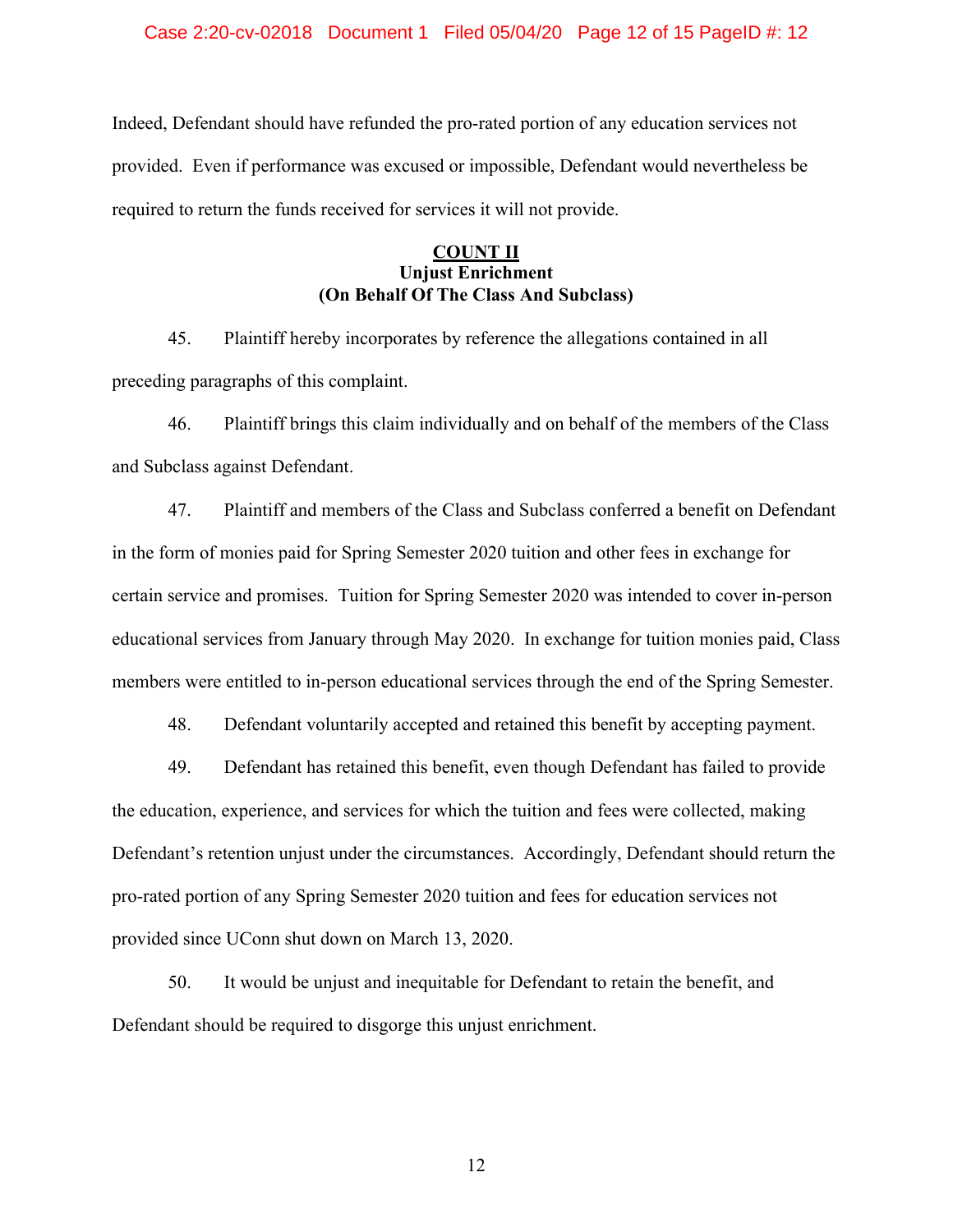# **COUNT III Conversion (On Behalf Of The Class And Subclass)**

51. Plaintiff hereby incorporates by reference the allegations contained in all preceding paragraphs of this complaint.

52. Plaintiff brings this claim individually and on behalf of the members of the Class and Subclass against Defendant.

53. Plaintiff and members of the Class and Subclass have an ownership right to the in-person educational services they were supposed to be provided in exchange for their Spring Semester 2020 tuition and fee payments to Defendant.

54. Defendant intentionally interfered with the rights of Plaintiff, the Class, and Subclass when it moved all classes to an online format and discontinued in-person educational services for which tuition and fees were intended to pay.

55. Plaintiff and members of the Class and Subclass demand the return of the prorated portion of any Spring Semester 2020 tuition and fees for education services not provided since UConn shut down on March 13, 2020.

56. Defendant's retention of the fees paid by Plaintiff and members of the Class and Subclass without providing the educational services for which they paid, deprived Plaintiff, Class and Subclass members of the benefits for which the tuition and fees paid.

57. This interference with the services for which Plaintiff and members of the Class and Subclass paid damaged Plaintiff and Class members in that they paid tuition and fees for services that will not be provided.

58. Plaintiff, Class and Subclass members are entitled to the return of pro-rated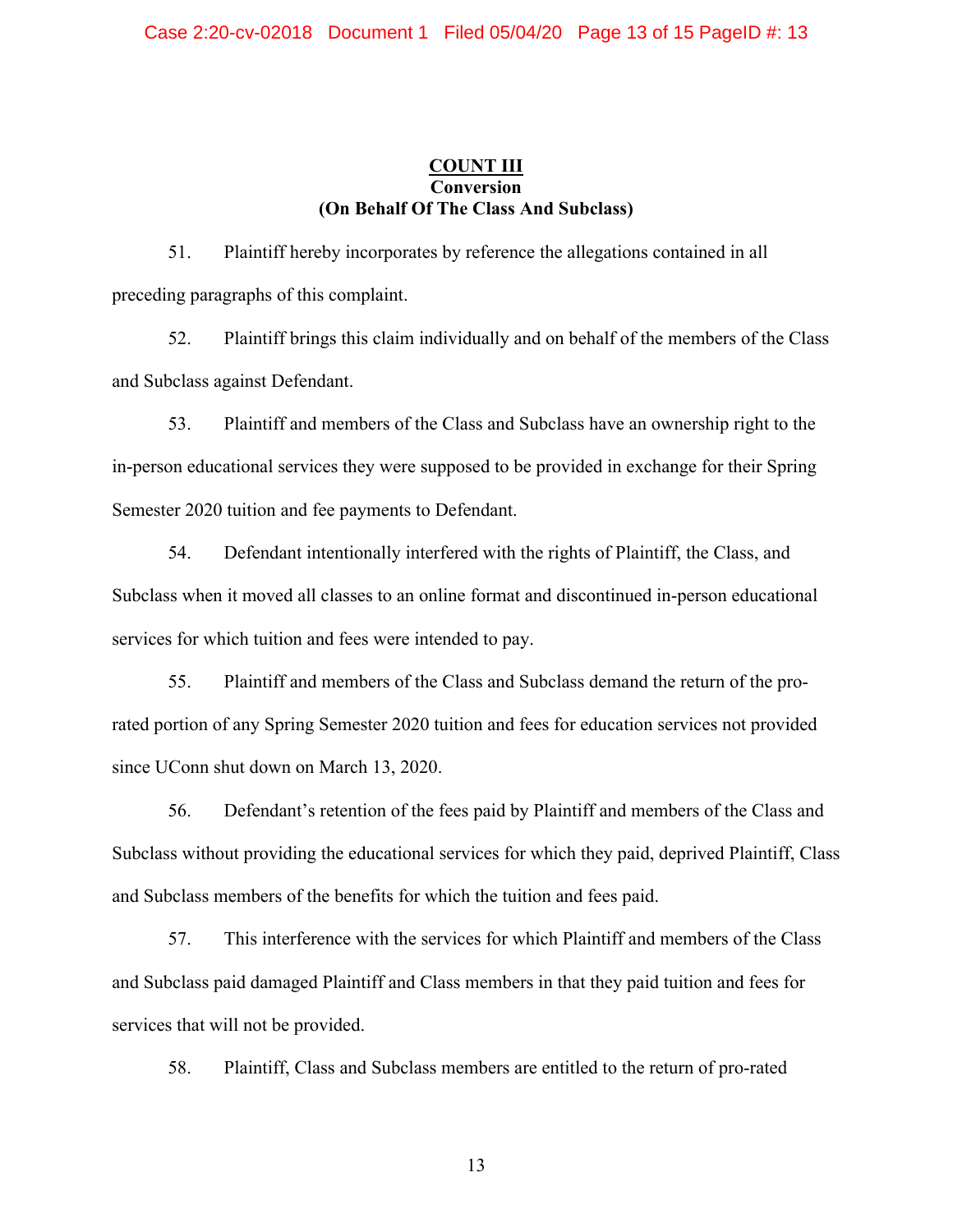portion of any Spring Semester 2020 tuition and fees for education services not provided since

UConn shut down on March 13, 2020.

# **PRAYER FOR RELIEF**

WHEREFORE, Plaintiff, individually and on behalf of all others similarly situated, seeks

judgment against Defendant, as follows:

- (a) For an order certifying the Class and Subclass under Rule 23 of the Federal Rules of Civil Procedure and naming Plaintiff as representative of the Class and Subclass and Plaintiff's attorneys as Class Counsel to represent the Class and Subclass;
- (b) For an order finding in favor of Plaintiff and the Class and Subclass on all counts asserted herein;
- (c) For compensatory and punitive damages in amounts to be determined by the Court and/or jury;
- (d) For prejudgment interest on all amounts awarded;
- (e) For an order of restitution and all other forms of equitable monetary relief;
- (f) For injunctive relief as pleaded or as the Court may deem proper; and
- (g) For an order awarding Plaintiff and the Class and Subclass his reasonable attorneys' fees and expenses and costs of suit.

# **DEMAND FOR TRIAL BY JURY**

Plaintiff demands a trial by jury of any and all issues in this action so triable of right.

Dated: May 4, 2020 Respectfully submitted,

# **BURSOR & FISHER, P.A.**

By: */s/ Philip L. Fraietta* Philip L. Fraietta

Philip L. Fraietta Alec M. Leslie 888 Seventh Avenue New York, NY 10019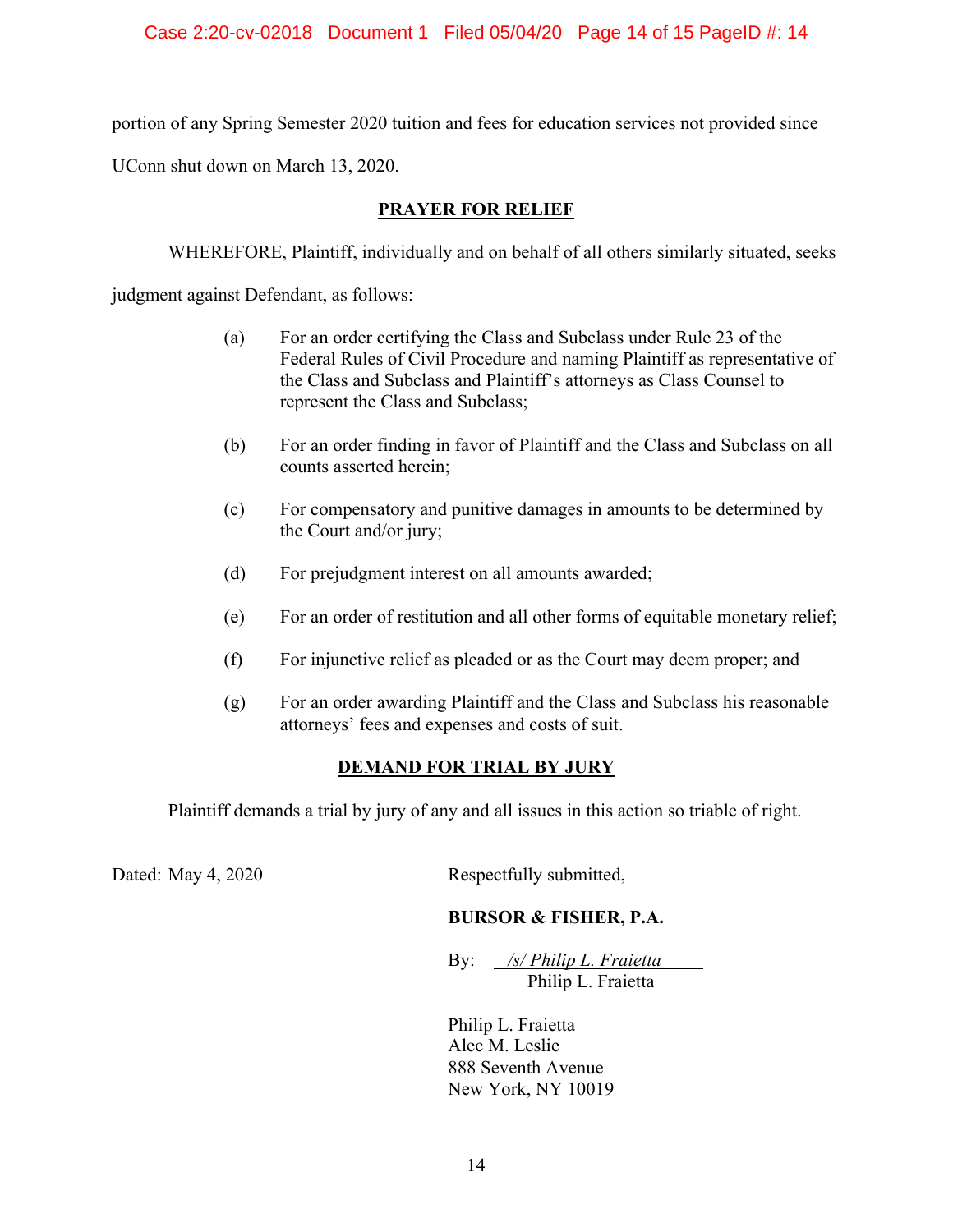Telephone: (646) 837-7150 Facsimile: (212) 989-9163 Email: pfraietta@bursor.com aleslie@bursor.com

# **BURSOR & FISHER, P.A.**

Sarah N. Westcot *(pro hac vice* app. forthcoming*)* 2665 S. Bayshore Drive, Suite 220 Miami, FL 33133 Telephone: (305) 330-5512 Facsimile: (305) 676-9006 Email: swestcot@bursor.com

*Attorneys for Plaintiff*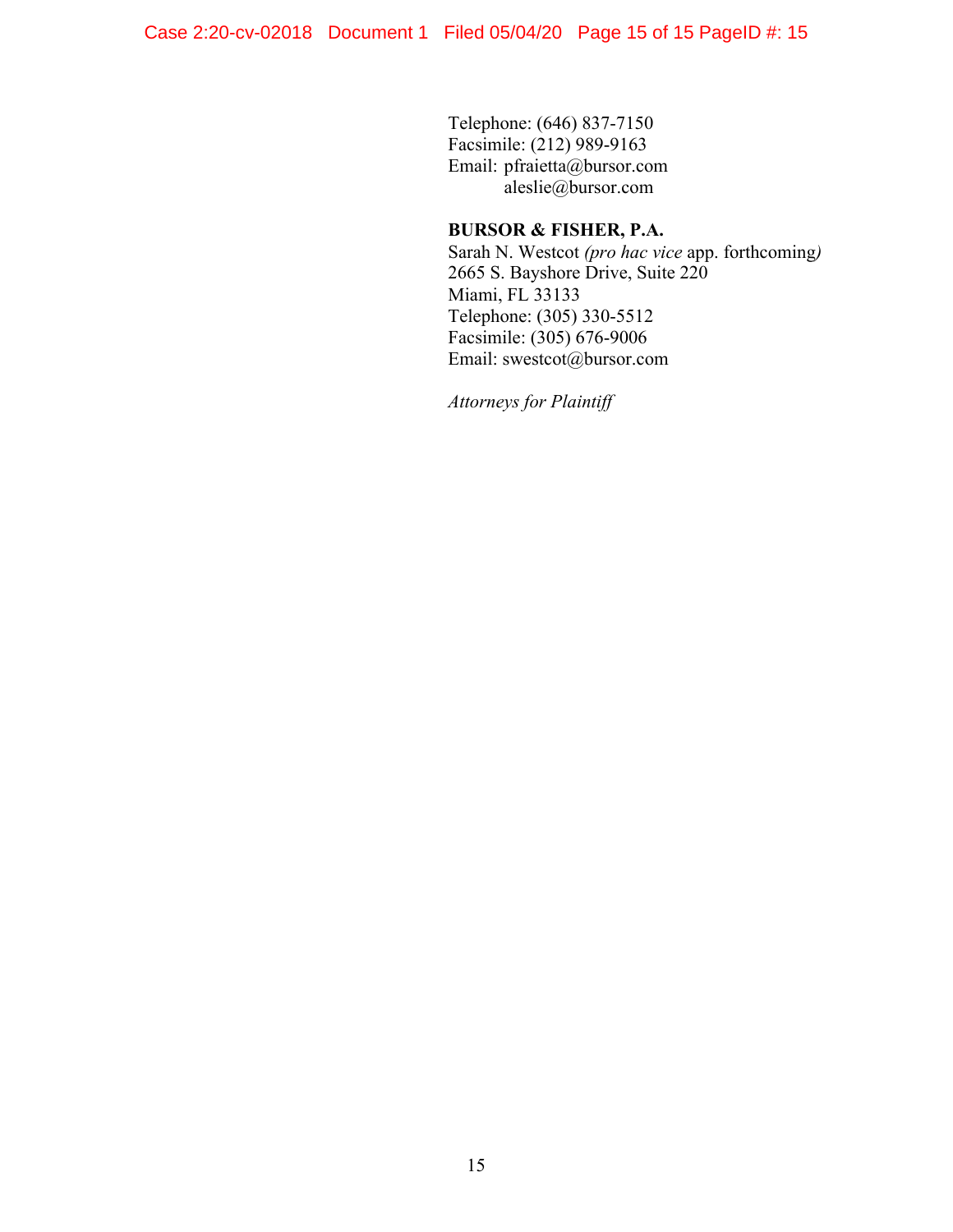#### JS 44 (Rev. 02/19) **Case 2:20-cv-02018 Document**  $c$  **ov**  $\vec{R}$  $\vec{R}$  $\vec{R}$  $\vec{R}$  $\vec{R}$  $\vec{R}$  $\vec{r}$  $\vec{r}$  $\vec{r}$  $\vec{r}$  $\vec{r}$  **age 1 of 2 PageID #: 16**

The JS 44 civil cover sheet and the information contained herein neither replace nor supplement the filing and service of pleadings or other papers as required by law, except as provided by local rules of court. This form,

| I. (a) PLAINTIFFS                                                                                                                                                                      |                                                                                                                                                                                                                                    |                                                                                                                                                                                                                    | <b>DEFENDANTS</b>                                                                                                                                                                                  |                                                                                                                                                                           |                                                                                                                                                                                                                                                 |  |
|----------------------------------------------------------------------------------------------------------------------------------------------------------------------------------------|------------------------------------------------------------------------------------------------------------------------------------------------------------------------------------------------------------------------------------|--------------------------------------------------------------------------------------------------------------------------------------------------------------------------------------------------------------------|----------------------------------------------------------------------------------------------------------------------------------------------------------------------------------------------------|---------------------------------------------------------------------------------------------------------------------------------------------------------------------------|-------------------------------------------------------------------------------------------------------------------------------------------------------------------------------------------------------------------------------------------------|--|
| LENNY PARIS, individually and on behalf of all others similarly<br>situated,                                                                                                           |                                                                                                                                                                                                                                    |                                                                                                                                                                                                                    | UNIVERSITY OF CONNECTICUT                                                                                                                                                                          |                                                                                                                                                                           |                                                                                                                                                                                                                                                 |  |
| (b) County of Residence of First Listed Plaintiff                                                                                                                                      | (EXCEPT IN U.S. PLAINTIFF CASES)                                                                                                                                                                                                   | Nassau                                                                                                                                                                                                             | County of Residence of First Listed Defendant<br>(IN U.S. PLAINTIFF CASES ONLY)<br>NOTE:<br>IN LAND CONDEMNATION CASES, USE THE LOCATION OF<br>THE TRACT OF LAND INVOLVED.<br>Attorneys (If Known) |                                                                                                                                                                           |                                                                                                                                                                                                                                                 |  |
| (C) Attorneys (Firm Name, Address, and Telephone Number)                                                                                                                               |                                                                                                                                                                                                                                    |                                                                                                                                                                                                                    |                                                                                                                                                                                                    |                                                                                                                                                                           |                                                                                                                                                                                                                                                 |  |
| Bursor & Fisher, P.A.                                                                                                                                                                  |                                                                                                                                                                                                                                    |                                                                                                                                                                                                                    |                                                                                                                                                                                                    |                                                                                                                                                                           |                                                                                                                                                                                                                                                 |  |
| 888 7th Avenue, New York, NY 10019, 646-837-7150                                                                                                                                       |                                                                                                                                                                                                                                    |                                                                                                                                                                                                                    |                                                                                                                                                                                                    |                                                                                                                                                                           |                                                                                                                                                                                                                                                 |  |
| <b>II. BASIS OF JURISDICTION</b> (Place an "X" in One Box Only)                                                                                                                        |                                                                                                                                                                                                                                    |                                                                                                                                                                                                                    |                                                                                                                                                                                                    |                                                                                                                                                                           | <b>III. CITIZENSHIP OF PRINCIPAL PARTIES</b> (Place an "X" in One Box for Plaintiff                                                                                                                                                             |  |
| $\Box$ 1 U.S. Government<br>Plaintiff                                                                                                                                                  | <b>1</b> 3 Federal Question<br>(U.S. Government Not a Party)                                                                                                                                                                       |                                                                                                                                                                                                                    | (For Diversity Cases Only)<br><b>PTF</b><br>่ ิ่ 1<br>Citizen of This State                                                                                                                        | <b>DEF</b><br>$\Box$ 1<br>Incorporated or Principal Place<br>of Business In This State                                                                                    | and One Box for Defendant)<br><b>PTF</b><br>DEF<br>$\Box$ 4<br>$\Box$ 4                                                                                                                                                                         |  |
| ≹ 4<br>$\Box$ 2 U.S. Government<br>Diversity<br>Defendant<br>(Indicate Citizenship of Parties in Item III)                                                                             |                                                                                                                                                                                                                                    |                                                                                                                                                                                                                    | $\mathbf{\mathsf{x}}_5$<br>Citizen of Another State<br>$\Box$ 2<br>$\Box$ 2<br>Incorporated and Principal Place<br>$\Box$ 5<br>of Business In Another State                                        |                                                                                                                                                                           |                                                                                                                                                                                                                                                 |  |
|                                                                                                                                                                                        |                                                                                                                                                                                                                                    |                                                                                                                                                                                                                    | Citizen or Subject of a<br>$\Box$ 3<br>Foreign Country                                                                                                                                             | $\Box$ 3 Foreign Nation                                                                                                                                                   | $\Box$ 6<br>O 6                                                                                                                                                                                                                                 |  |
| <b>IV. NATURE OF SUIT</b> (Place an "X" in One Box Only)                                                                                                                               |                                                                                                                                                                                                                                    |                                                                                                                                                                                                                    |                                                                                                                                                                                                    |                                                                                                                                                                           |                                                                                                                                                                                                                                                 |  |
| <b>CONTRACT</b><br>$\Box$ 110 Insurance                                                                                                                                                | PERSONAL INJURY                                                                                                                                                                                                                    | <b>TORTS</b><br>PERSONAL INJURY                                                                                                                                                                                    | <b>FORFEITURE/PENALTY</b><br>5 625 Drug Related Seizure                                                                                                                                            | <b>BANKRUPTCY</b><br>1422 Appeal 28 USC 158                                                                                                                               | <b>OTHER STATUTES</b><br>□ 375 False Claims Act                                                                                                                                                                                                 |  |
| $\Box$ 120 Marine<br>$\Box$ 130 Miller Act<br>$\Box$ 140 Negotiable Instrument<br>$\Box$ 150 Recovery of Overpayment<br>& Enforcement of Judgment<br>□ 151 Medicare Act                | $\Box$ 310 Airplane<br>□ 315 Airplane Product<br>Liability<br>$\Box$ 320 Assault, Libel &<br>Slander<br>□ 330 Federal Employers'                                                                                                   | $\Box$ 365 Personal Injury -<br><b>Product Liability</b><br>367 Health Care/<br>Pharmaceutical<br>Personal Injury<br><b>Product Liability</b>                                                                      | of Property 21 USC 881<br>$\Box$ 690 Other                                                                                                                                                         | 423 Withdrawal<br>28 USC 157<br><b>PROPERTY RIGHTS</b><br>□ 820 Copyrights<br>□ 830 Patent                                                                                | 7 376 Qui Tam (31 USC<br>3729(a)<br>400 State Reapportionment<br>$\Box$ 410 Antitrust<br>1 430 Banks and Banking<br>$\Box$ 450 Commerce                                                                                                         |  |
| 152 Recovery of Defaulted<br><b>Student Loans</b>                                                                                                                                      | Liability<br>$\Box$ 340 Marine                                                                                                                                                                                                     | 368 Asbestos Personal<br><b>Injury Product</b>                                                                                                                                                                     |                                                                                                                                                                                                    | □ 840 Trademark                                                                                                                                                           | $\Box$ 460 Deportation<br>□ 470 Racketeer Influenced and                                                                                                                                                                                        |  |
| (Excludes Veterans)<br>$\Box$ 153 Recovery of Overpayment<br>of Veteran's Benefits<br>160 Stockholders' Suits<br>190 Other Contract<br>195 Contract Product Liability<br>196 Franchise | 345 Marine Product<br>Liability<br>□ 350 Motor Vehicle<br>□ 355 Motor Vehicle<br><b>Product Liability</b><br>360 Other Personal<br>Injury<br>$\Box$ 362 Personal Injury -<br><b>Medical Malpractice</b>                            | Liability<br>PERSONAL PROPERTY<br>370 Other Fraud<br>$\Box$ 371 Truth in Lending<br>380 Other Personal<br>Property Damage<br>□ 385 Property Damage<br><b>Product Liability</b>                                     | <b>LABOR</b><br>710 Fair Labor Standards<br>Act<br>720 Labor/Management<br>Relations<br>740 Railway Labor Act<br>751 Family and Medical<br>Leave Act<br>790 Other Labor Litigation                 | <b>SOCIAL SECURITY</b><br>$\Box$ 861 HIA (1395ff)<br>$\Box$ 862 Black Lung (923)<br>$\Box$ 863 DIWC/DIWW (405(g))<br>$\Box$ 864 SSID Title XVI<br>$\Box$ 865 RSI (405(g)) | Corrupt Organizations<br>480 Consumer Credit<br>□ 490 Cable/Sat TV<br>□ 850 Securities/Commodities/<br>Exchange<br>□ 890 Other Statutory Actions<br>□ 891 Agricultural Acts<br>□ 893 Environmental Matters<br>$\Box$ 895 Freedom of Information |  |
| <b>REAL PROPERTY</b>                                                                                                                                                                   | <b>CIVIL RIGHTS</b>                                                                                                                                                                                                                | PRISONER PETITIONS                                                                                                                                                                                                 | 791 Employee Retirement                                                                                                                                                                            | <b>FEDERAL TAX SUITS</b>                                                                                                                                                  | Act                                                                                                                                                                                                                                             |  |
| $\Box$ 210 Land Condemnation<br>220 Foreclosure<br>$\Box$ 230 Rent Lease & Ejectment<br>240 Torts to Land<br>245 Tort Product Liability<br>290 All Other Real Property                 | $\Box$ 440 Other Civil Rights<br>$\Box$ 441 Voting<br>$\Box$ 442 Employment<br>$\Box$ 443 Housing/<br>Accommodations<br>$\Box$ 445 Amer. w/Disabilities<br>Employment<br>$\Box$ 446 Amer. w/Disabilities<br>Other<br>448 Education | <b>Habeas Corpus:</b><br>463 Alien Detainee<br>□ 510 Motions to Vacate<br>Sentence<br>530 General<br>535 Death Penalty<br>Other:<br>$\Box$ 540 Mandamus & Other<br>$\Box$ 550 Civil Rights<br>555 Prison Condition | Income Security Act<br><b>IMMIGRATION</b><br>$\Box$ 462 Naturalization Application<br>$\Box$ 465 Other Immigration<br>Actions                                                                      | □ 870 Taxes (U.S. Plaintiff<br>or Defendant)<br>□ 871 IRS-Third Party<br>26 USC 7609                                                                                      | □ 896 Arbitration<br>□ 899 Administrative Procedure<br>Act/Review or Appeal of<br><b>Agency Decision</b><br>$\Box$ 950 Constitutionality of<br><b>State Statutes</b>                                                                            |  |
|                                                                                                                                                                                        |                                                                                                                                                                                                                                    | 560 Civil Detainee -<br>Conditions of<br>Confinement                                                                                                                                                               |                                                                                                                                                                                                    |                                                                                                                                                                           |                                                                                                                                                                                                                                                 |  |
| V. ORIGIN (Place an "X" in One Box Only)                                                                                                                                               |                                                                                                                                                                                                                                    |                                                                                                                                                                                                                    |                                                                                                                                                                                                    |                                                                                                                                                                           |                                                                                                                                                                                                                                                 |  |
| $\mathbf{X}_1$ Original<br>Proceeding                                                                                                                                                  | $\square$ 2 Removed from<br>$\Box$ 3<br><b>State Court</b>                                                                                                                                                                         | Remanded from<br><b>Appellate Court</b>                                                                                                                                                                            | $\Box$ 5 Transferred from<br>$\Box$ 4 Reinstated or<br>Reopened<br>(specify)                                                                                                                       | $\Box$ 6 Multidistrict<br>Another District<br>Litigation                                                                                                                  |                                                                                                                                                                                                                                                 |  |
| VI. CAUSE OF ACTION                                                                                                                                                                    | Brief description of cause:<br>Breach of contract.                                                                                                                                                                                 |                                                                                                                                                                                                                    | Cite the U.S. Civil Statute under which you are filing <i>(Do not cite jurisdictional statutes unless diversity)</i> :<br>23 U.S.C. 1332(0)                                                        |                                                                                                                                                                           |                                                                                                                                                                                                                                                 |  |
| VII. REQUESTED IN<br><b>COMPLAINT:</b>                                                                                                                                                 | 图<br>UNDER RULE 23, F.R.Cv.P.                                                                                                                                                                                                      | CHECK IF THIS IS A CLASS ACTION                                                                                                                                                                                    | <b>DEMAND \$</b><br>$5,000,000+$                                                                                                                                                                   | <b>JURY DEMAND:</b>                                                                                                                                                       | CHECK YES only if demanded in complaint:<br>× Yes<br>$\square$ No                                                                                                                                                                               |  |
| VIII. RELATED CASE(S)<br><b>IF ANY</b>                                                                                                                                                 | (See instructions):                                                                                                                                                                                                                | <b>JUDGE</b>                                                                                                                                                                                                       |                                                                                                                                                                                                    | <b>DOCKET NUMBER</b>                                                                                                                                                      |                                                                                                                                                                                                                                                 |  |
| DATE 4/2020                                                                                                                                                                            |                                                                                                                                                                                                                                    | SIGNATURE OF ATTORNEY OF RECORD<br>/s/ Philip L. Fraietta                                                                                                                                                          |                                                                                                                                                                                                    |                                                                                                                                                                           |                                                                                                                                                                                                                                                 |  |
| <b>FOR OFFICE USE ONLY</b>                                                                                                                                                             |                                                                                                                                                                                                                                    |                                                                                                                                                                                                                    |                                                                                                                                                                                                    |                                                                                                                                                                           |                                                                                                                                                                                                                                                 |  |
| <b>RECEIPT#</b>                                                                                                                                                                        | <b>AMOUNT</b>                                                                                                                                                                                                                      | <b>APPLYING IFP</b>                                                                                                                                                                                                | <b>JUDGE</b>                                                                                                                                                                                       | MAG. JUDGE                                                                                                                                                                |                                                                                                                                                                                                                                                 |  |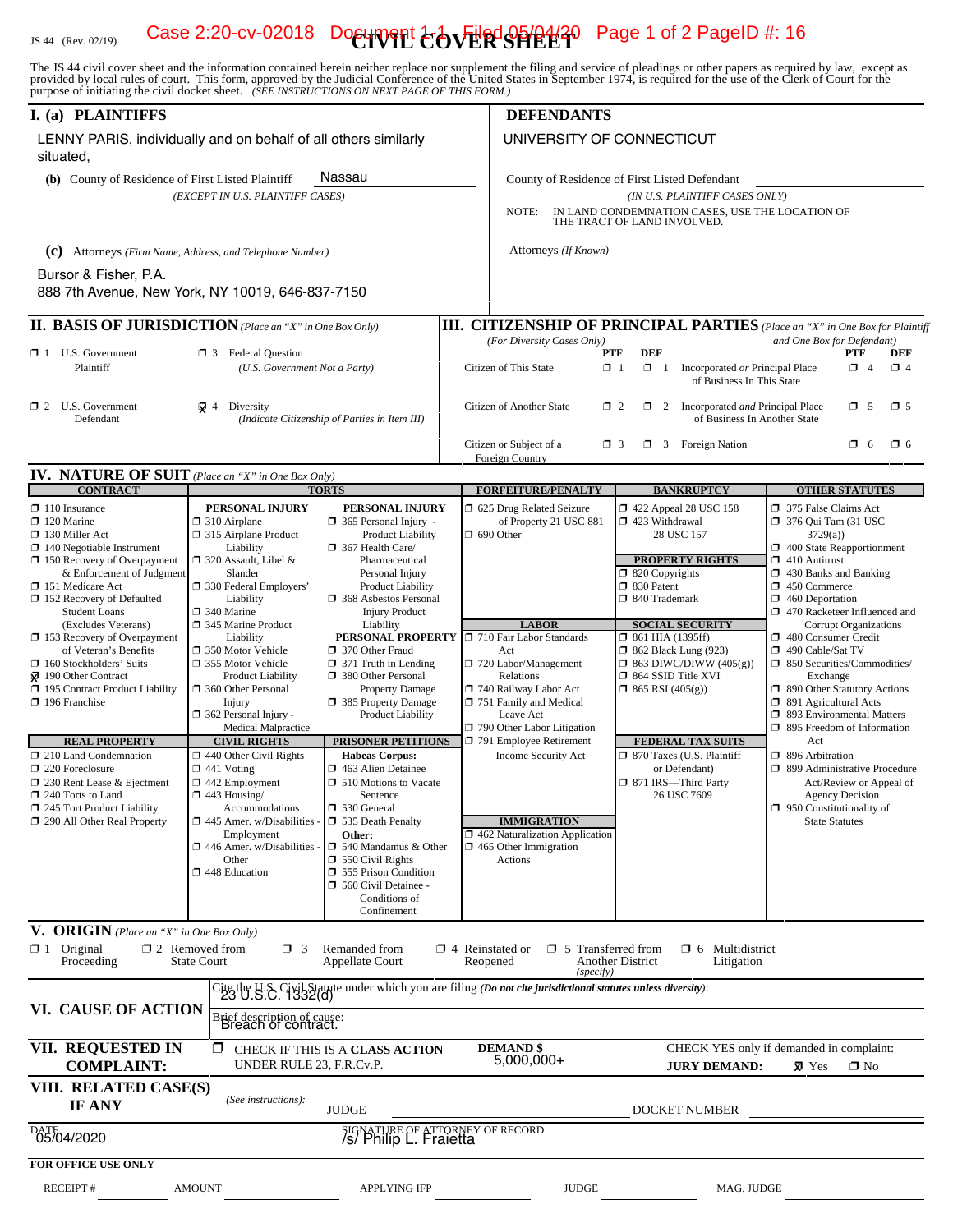| certification to the contrary is filed. | Local Arbitration Rule 83.7 provides that with every exercise the excess of the Case 2:20-CV GERTIFICATION OF ARBITRATION ELIGIBILITY aggelD #: 17<br>exclusive of interest and costs, are eligible for compulsory arbitration. The amount of damages is presumed to be below the threshold amount unless a |                                                                           |  |  |  |  |
|-----------------------------------------|-------------------------------------------------------------------------------------------------------------------------------------------------------------------------------------------------------------------------------------------------------------------------------------------------------------|---------------------------------------------------------------------------|--|--|--|--|
| Case is Eligible for Arbitration        |                                                                                                                                                                                                                                                                                                             |                                                                           |  |  |  |  |
| I Philip L. Fraietta                    | Plaintiff<br>counsel for<br>compulsory arbitration for the following reason(s):                                                                                                                                                                                                                             | do hereby certify that the above captioned civil action is ineligible for |  |  |  |  |
|                                         | monetary damages sought are in excess of \$150,000, exclusive of interest and costs,<br>the complaint seeks injunctive relief.                                                                                                                                                                              |                                                                           |  |  |  |  |
|                                         | the matter is otherwise ineligible for the following reason                                                                                                                                                                                                                                                 |                                                                           |  |  |  |  |
|                                         | <b>DISCLOSURE STATEMENT - FEDERAL RULES CIVIL PROCEDURE 7.1</b>                                                                                                                                                                                                                                             |                                                                           |  |  |  |  |
| $N/A$ .                                 | Identify any parent corporation and any publicly held corporation that owns 10% or more or its stocks:                                                                                                                                                                                                      |                                                                           |  |  |  |  |

# **RELATED CASE STATEMENT (Section VIII on the Front of this Form)**

Please list all cases that are arguably related pursuant to Division of Business Rule 50.3.1 in Section VIII on the front of this form. Rule 50.3.1 (a) provides that "A civil case is "related" to another civil case for purposes of this guideline when, because of the similarity of facts and legal issues or because the cases arise from the same transactions or events, a substantial saving of judicial resources is likely to result from assigning both cases to the same judge and magistrate judge." Rule 50.3.1 (b) provides that " A civil case shall not be deemed "related" to another civil case merely because the civil case: (A) involves identical legal issues, or (B) involves the same parties." Rule 50.3.1 (c) further provides that "Presumptively, and subject to the power of a judge to determine otherwise pursuant to paragraph (d), civil cases shall not be deemed to be "related" unless both cases are still pending before the court."

#### **NY-E DIVISION OF BUSINESS RULE 50.1(d)(2)**

| 1.)                                                                                                                                                                                                                                                                                                                                                                                                                                                           | County?                                                                                                                       | Yes                  |         | No                                                                                                                  |   |              | Is the civil action being filed in the Eastern District removed from a New York State Court located in Nassau or Suffolk     |
|---------------------------------------------------------------------------------------------------------------------------------------------------------------------------------------------------------------------------------------------------------------------------------------------------------------------------------------------------------------------------------------------------------------------------------------------------------------|-------------------------------------------------------------------------------------------------------------------------------|----------------------|---------|---------------------------------------------------------------------------------------------------------------------|---|--------------|------------------------------------------------------------------------------------------------------------------------------|
| 2.)                                                                                                                                                                                                                                                                                                                                                                                                                                                           | If you answered "no" above:<br>County?                                                                                        | Yes<br>V             |         | No                                                                                                                  |   |              | a) Did the events or omissions giving rise to the claim or claims, or a substantial part thereof, occur in Nassau or Suffolk |
|                                                                                                                                                                                                                                                                                                                                                                                                                                                               | District?                                                                                                                     | Z<br>Yes             |         | No                                                                                                                  |   |              | b) Did the events or omissions giving rise to the claim or claims, or a substantial part thereof, occur in the Eastern       |
|                                                                                                                                                                                                                                                                                                                                                                                                                                                               | received:                                                                                                                     |                      |         | c) If this is a Fair Debt Collection Practice Act case, specify the County in which the offending communication was |   |              |                                                                                                                              |
| If your answer to question 2 (b) is "No," does the defendant (or a majority of the defendants, if there is more than one) reside in Nassau or<br>Suffolk County, or, in an interpleader action, does the claimant (or a majority of the claimants, if there is more than one) reside in Nassau or<br><b>Yes</b><br>No<br>Suffolk County?<br>(Note: A corporation shall be considered a resident of the County in which it has the most significant contacts). |                                                                                                                               |                      |         |                                                                                                                     |   |              |                                                                                                                              |
|                                                                                                                                                                                                                                                                                                                                                                                                                                                               | <b>BAR ADMISSION</b>                                                                                                          |                      |         |                                                                                                                     |   |              |                                                                                                                              |
|                                                                                                                                                                                                                                                                                                                                                                                                                                                               | I am currently admitted in the Eastern District of New York and currently a member in good standing of the bar of this court. |                      |         |                                                                                                                     |   |              |                                                                                                                              |
|                                                                                                                                                                                                                                                                                                                                                                                                                                                               |                                                                                                                               | $\blacktriangledown$ | Yes     |                                                                                                                     |   | No           |                                                                                                                              |
|                                                                                                                                                                                                                                                                                                                                                                                                                                                               | Are you currently the subject of any disciplinary action (s) in this or any other state or federal court?                     |                      |         |                                                                                                                     |   |              |                                                                                                                              |
|                                                                                                                                                                                                                                                                                                                                                                                                                                                               |                                                                                                                               | $\mathbb{R}^n$       | Yes     | (If yes, please explain                                                                                             | ☑ | No           |                                                                                                                              |
|                                                                                                                                                                                                                                                                                                                                                                                                                                                               |                                                                                                                               |                      |         |                                                                                                                     |   |              |                                                                                                                              |
| I certify the accuracy of all information provided above.                                                                                                                                                                                                                                                                                                                                                                                                     |                                                                                                                               |                      |         |                                                                                                                     |   |              |                                                                                                                              |
|                                                                                                                                                                                                                                                                                                                                                                                                                                                               | /s/ Philip L. Fraietta<br>Signature:                                                                                          |                      |         |                                                                                                                     |   |              |                                                                                                                              |
|                                                                                                                                                                                                                                                                                                                                                                                                                                                               | <b>Print</b>                                                                                                                  |                      | Save As |                                                                                                                     |   | <b>Reset</b> | Last Modified: 11/27/2017                                                                                                    |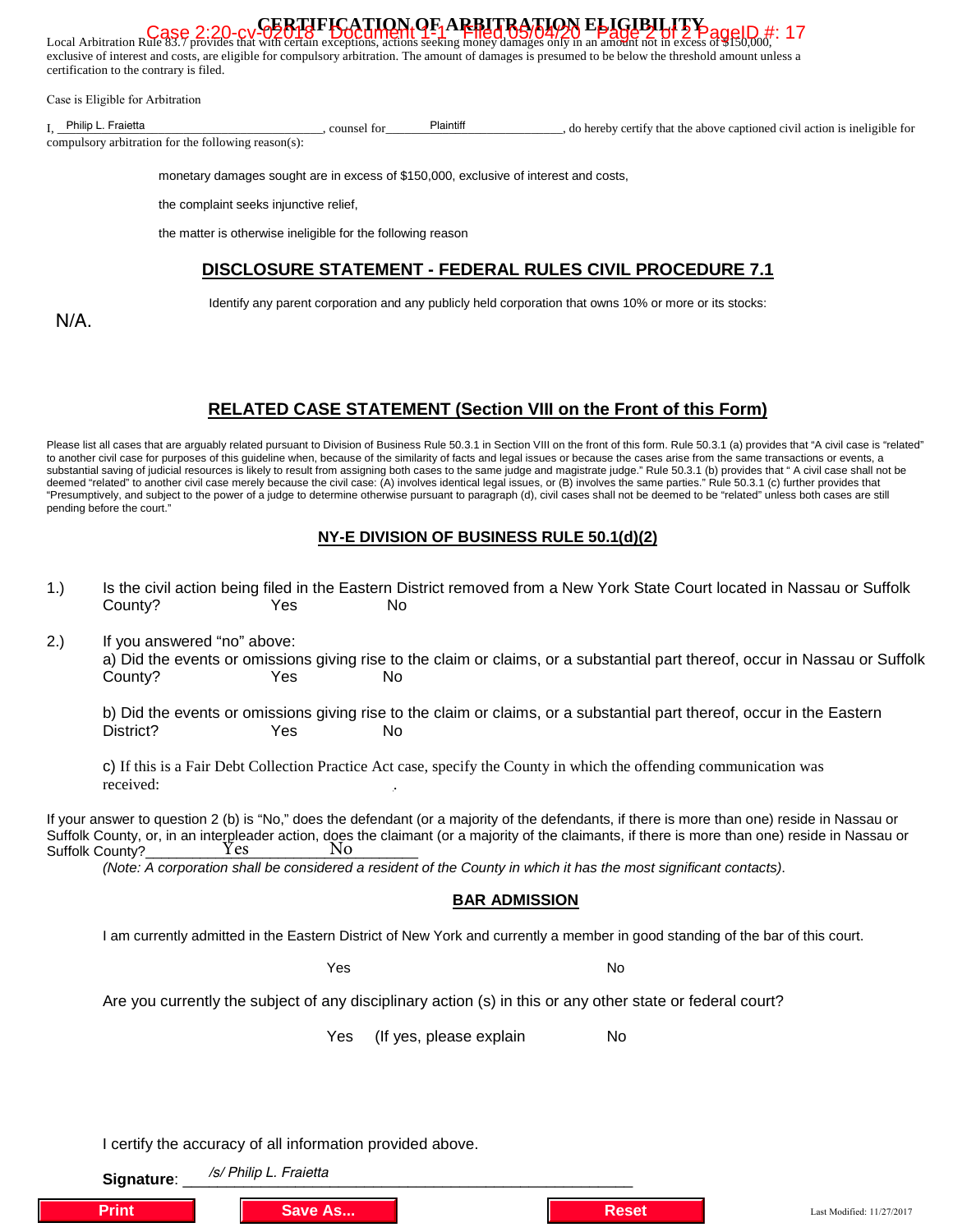AO 440 (Rev. 06/12) Summons in a Civil Action

# UNITED STATES DISTRICT COURT

for the

Eastern District of New York

) ) ) ) ) ) ) ) ) ) ) )

LENNY PARIS, individually and on behalf of all others similarly situated,

*Plaintiff(s)*

UNIVERSITY OF CONNECTICUT,

v.  $\qquad \qquad \begin{array}{c} \downarrow \text{Civil Action No.} \end{array}$  2:20-cv-2018

*Defendant(s)*

# **SUMMONS IN A CIVIL ACTION**

To: *(Defendant's name and address)* University of Connecticut 233 Glenbrook Road Storrs, CT 06269

A lawsuit has been filed against you.

Within 21 days after service of this summons on you (not counting the day you received it) — or 60 days if you are the United States or a United States agency, or an officer or employee of the United States described in Fed. R. Civ. P. 12 (a)(2) or  $(3)$  — you must serve on the plaintiff an answer to the attached complaint or a motion under Rule 12 of the Federal Rules of Civil Procedure. The answer or motion must be served on the plaintiff or plaintiff's attorney, whose name and address are:

Bursor & Fisher, P.A. 888 7th Avenue New York, NY 10019

If you fail to respond, judgment by default will be entered against you for the relief demanded in the complaint. You also must file your answer or motion with the court.

> *CLERK OF COURT* DOUGLAS C. PALMER

Date:

*Signature of Clerk or Deputy Clerk*